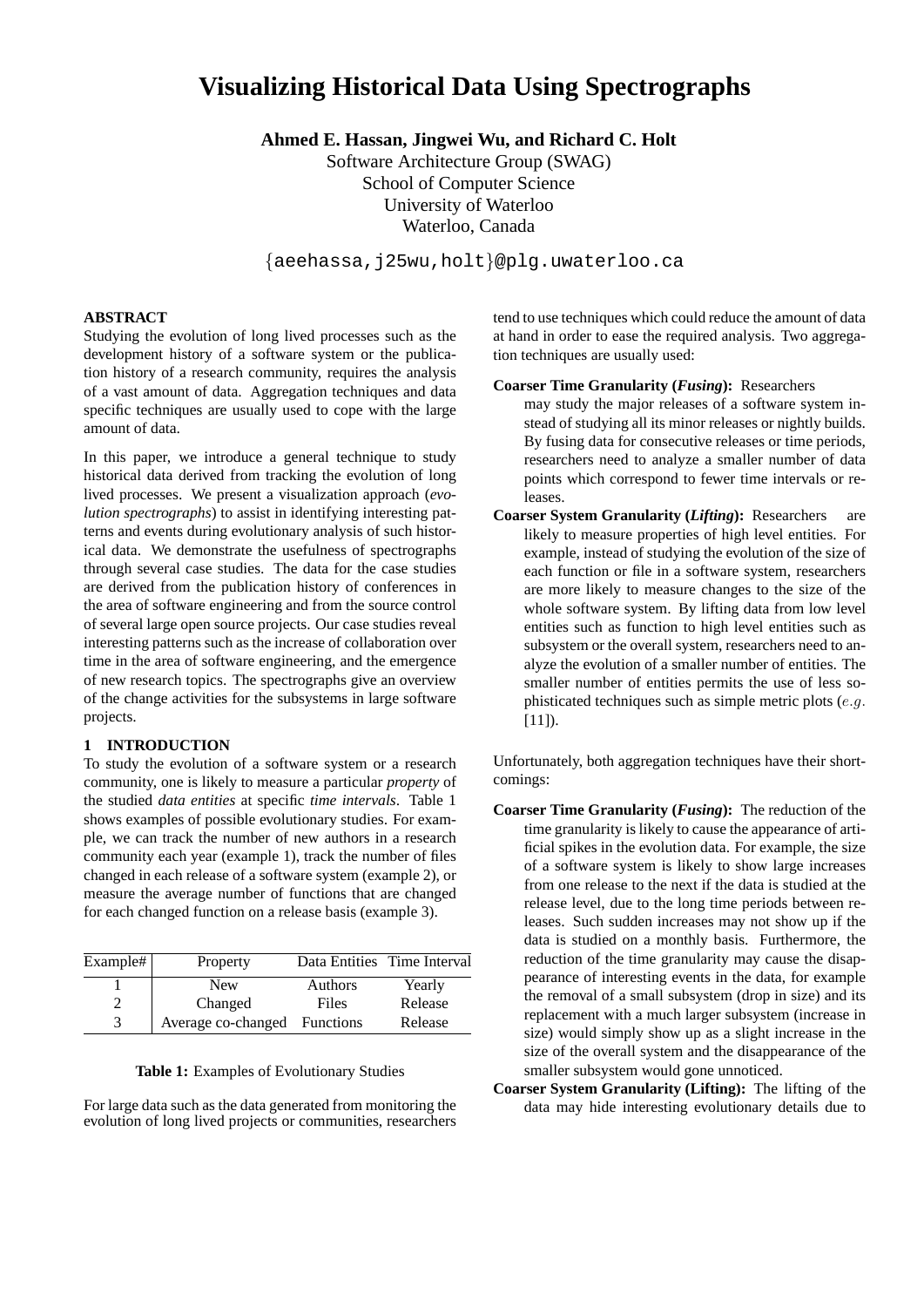the canceling out of low level patterns or details. Such shortcoming was demonstrated by Gall et al. and Godfrey et al. Gall et al. studied the evolution of an industrial telephony system and discovered that a number of subsystems exhibited interesting evolutionary patterns which were canceled out when the system was examined as a whole [7]. Similarly, Godfrey et al. examined the evolution of the Linux operating system. He uncovered at first that the system as a whole was growing at a fast (likely unsustainable) rate; a deeper look (examining each subsystem) indicated that the fast growth is occurring mainly in the hardware drivers subsystems which are self contained entities which do not interact [13].

Although aggregation techniques have their shortcomings, they are still needed to cope with the complexities associated with studying and analyzing the evolution of large data sets [14].

In this paper we are interested in striking a balance between too much aggregation (fusing and lifting) and more detailed analysis. We present a visualization approach (*evolution spectrographs*) to study large historical data sets at a reasonable granularity. The approach employs a special coloring technique to ease the identification of interesting evolutionary patterns.

To showcase the applicability and the generality of our approach, we use spectrographs to examine the evolution of several types of data, such as the publication records in software engineering conferences and the change data stored in source control systems for several open source projects. The spectrographs reveal interesting information about the large data such as:

- 1. The emergence of new research topics in the area of software engineering.
- 2. The collaboration patterns between researchers and developers.
- 3. The shift of focus of software development teams working on large projects over time.
- 4. The emergence of hidden dependencies between subsystems over time.

# **Organization Of Paper**

The paper is organized as follows. Section 2 describes the data used in our evolutionary analysis case studies. Section 3 overviews our visualization technique (*spectrographs*) which is used to analyze the aforementioned data. We discuss the coloring technique employed to ease the identification of patterns in large historical data. Section 4 presents our case studies and reports on the main findings of each study. Section 5 describes prior work which dealt with studying and visualizing evolutionary patterns in large data sets. Section 6 concludes the paper with parting thoughts about the main contributions of the presented work, results of the case studies, and an overview of some of the limitations and strength of our approach.

## **2 Studying Evolution**

Studying the evolutionary process usually consists of measuring *properties* of the studied *data entities* at specific *time intervals*. In our evolutionary study, we used a variety of data sets. To permit us to reuse our analysis techniques for the different types of data, we map each data set into a canonical format and we perform our analysis on the canonical format that is data independent. In this section, we present the studied data, along with the entities and properties we chose to study. We also discuss our mapping to permit the reuse of analysis across data sets.

# **Studied Data**

We used two sources of historical data in our analysis:

- 1. Data derived from the publication records of researchers in the area of software engineering.
- 2. Data recovered from the repositories of source control systems for several large open source projects.

Both data sources are rather large and are likely to contain several interesting patterns since they are based on the evolution of complex and long lived processes (software development and research publication processes). We now present details about both data sources and our motivation for studying the data.

# *Publication Records*

Publications in a research community give a picture of the progress of collaboration and emergence of topics in an active research field. The authorship details on each publication represent a social network of collaboration between researchers (authors) in the community. One would hope to have a high degree of collaboration in an academic community, in comparison to commercial communities.

Furthermore, the title of each publication can give us a picture of the emergence of research topics and areas of interest in the community over time. A good understanding of the progress of research interest in a community is likely to shed some light on its evolution.

The DBLP [3] tracks the publication history for several computer science conferences. The data is available as an XML file. It records the title of the publications and the authors of these publications. Using this data, we can investigate several evolutionary phenomena. For example, we could visualize the collaboration of researchers in the field to understand how collaboration between researchers has evolved as the software engineering field matured. We can also monitor the emergence and disappearance of research topics that have shaped research in the field throughout time.

We analyzed the publication records of 21 software engineering conferences from the DBLP database. The 21 conferences chosen by us are: ADSD, APSEC, ASE, KBSE,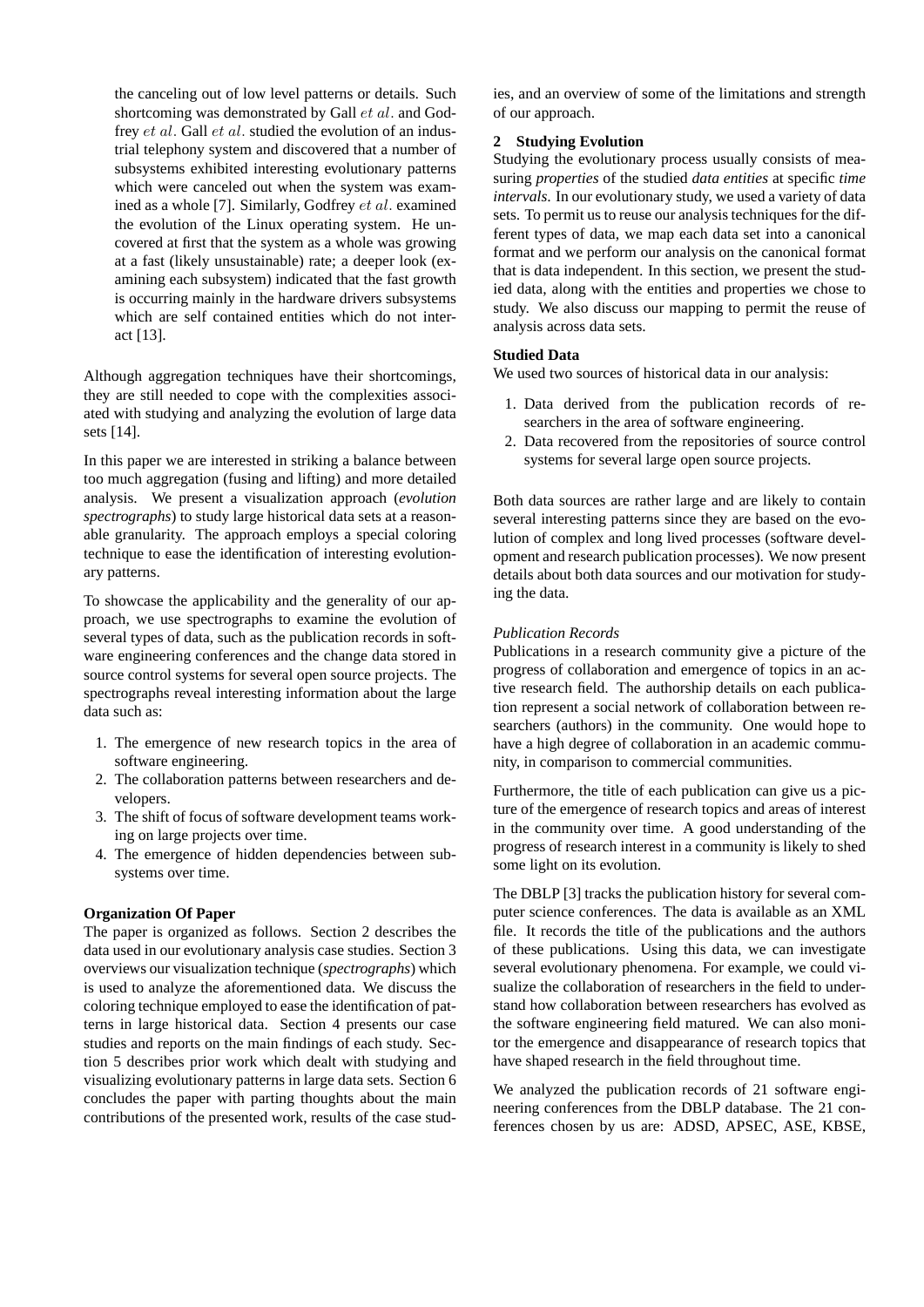| Conferences | 21    |
|-------------|-------|
| Authors     | 9,994 |
| Papers      | 7,407 |
| Years       |       |

**Table 2:** Statistics about the DBLP Data for the Software Engineering Field

CAiSE, COMPSAC, COOTS, ECOOP, ESEC, FSE, ICSE, ICSR, METRICS, OOPSLA, PASTE, RE, SEKE, ICSM, WCRE, IWPC, and CSMR. Table 2 shows descriptive statistics about the publication data. Due to the size of the data, aggregation techniques such averaging are likely to be used. We would like to reduce the need for aggregating the data. We propose the evolution spectrograph approach, covered in the following section, to gain a more detailed understanding of the data while reducing the need for aggregating the data.

## *Source Control Data*

Whereas publication records track the evolution of a research field and collaboration between its researchers. Data stored in source control repositories track the progress of software projects and the interaction between its developers and the source code.

Source control systems are used extensively by large software projects to control and manage their source code [18]. Data stored in these repository presents a great opportunity to study the code development and change process. The data collection costs are minimal since it is collected automatically as modifications are done to the source code.

The repository of a source control system contains various details about the development history of every file in a project. It contains the creation date of a file, its initial content and a record of every modification done to the file. A *modification record* stores the date of the modification, the name of the developer who performed the changes, the number of lines that were changed, the actual lines of code that were added or removed, and a detailed message entered by the developer explaining the reasons for the change. Using the time of the change, the detailed message, and the developer's name, we can determine all files that changed together (i.e. *Changelist*) to implement or enhance a particular feature, or fix a specific bug. For the results presented in this paper, we do not consider in our analysis changelists which correspond to book keeping changes. Book keeping changelists are changelists where more than 15 files are changed together or which have words such as 'merge', 'clean up', or 'update copyright' in their detailed message.

# **Unifying the Data**

A straightforward approach to study the publication data is to create a social collaboration network for the authors of papers in the data [9]. We create a node for each author

that published a paper, and we create an edge between two authors if they co-authored a paper together. We assign a weight to each node (author) that is based on the number of papers written by the author.

At first glance, it may seem that the DBLP publication records and the source control modification records do not have much in common. It may seem that each data would require specialized analysis techniques to study its evolution. Luckily, this is not the case. We map entities and relations in both data sets into a canonical format. Using this format, we could use the same techniques to study both data sets.

The same aforementioned approach of creating a social collaboration network could be used to create a network for the words in the paper titles in the publication data. Using the paper titles, we removed stopwords (such as "the" and "of") and used a stemmer to derive the root of each word in the title of a paper (for example, truncating "extracting" to "extract"). A node is created for each stemmed word and an edge is created between two nodes if they both existed in the same paper title. The weight of a node is proportional to the number of papers that have the word corresponding to that node in their title.

Similarly, we could create two networks form the source control modification records. We could create a developer collaboration network. Each developer is assigned a node and an edge exists between two nodes if they both modified a common subsystem in the software system. We could also create a subsystem collaboration network. Each subsystem is assigned a node and an edge exists between two nodes if files that existed in both subsystems were modified as part of the same *Changelist*. Table 3 summarizes the different networks that we created for our analysis. We could create other networks to study other evolutionary aspects of the data, nevertheless we focus only on these four networks in this paper.

# **Studied Properties**

Once the historical data is mapped to the canonical network, we can study properties of the network that are independent of the data. We can later express our results in the context of the historical data. We study two properties of a network:

- 1. The growth of the weight of each node.
- 2. The growth of the number of neighbors of each node.

Both these properties are likely to reveal interesting information and patterns about changes to the data. For example, in a research community it is preferable that the collaboration between authors increases over time. In other words, we would expect that the number of neighbors for a node to increase over time instead of remaining constant. We now explore both properties and the metrics we chose to measure them.

# *Weight Growth*

We measure the growth of the weight of each node in com-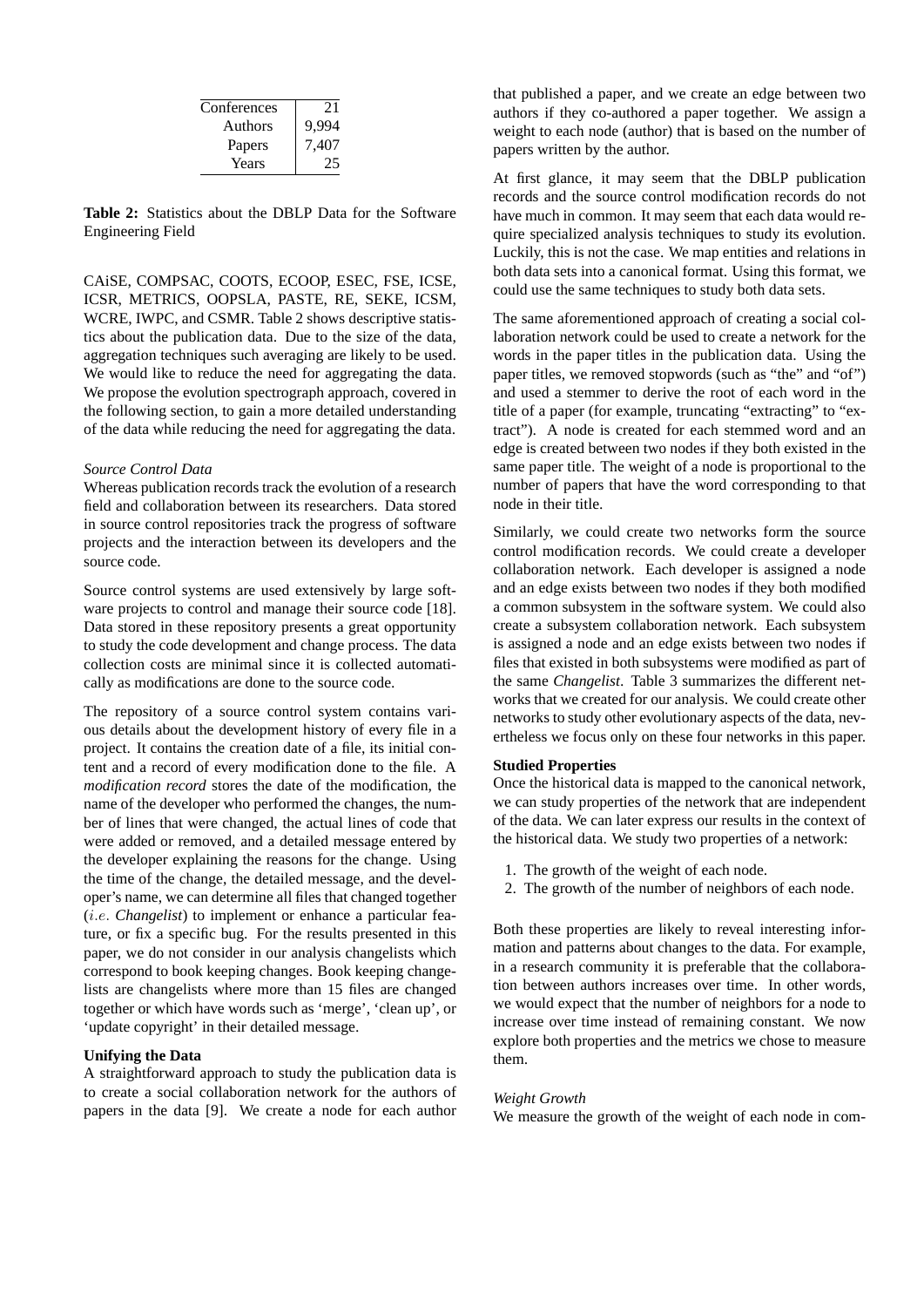| <b>Network</b> | Node         | Edge                         | Node Weighting              | Source    |
|----------------|--------------|------------------------------|-----------------------------|-----------|
| Author         | Author       | Co-authored a paper together | Number of papers written    | DBLP data |
|                |              |                              | by author                   |           |
| Word           | Stemmed word | Words occur in a paper title | Number of<br>with<br>papers | DBLP data |
|                |              | together                     | word in title               |           |
| Developer      | Developer    | Modified common subsystems   | Number of changes done by   | CVS data  |
|                |              |                              | developer                   |           |
| Subsystem      | Subsystem    | Changed in the same Change-  | Number of changes done to   | CVS data  |
|                |              | list                         | subsystem                   |           |

**Table 3:** Description of the Created Networks from the Publication Records and Source Control Data Sets

| <b>Network</b> | Changes to $W$ for a node $x$ indicate that                                                                                                                                                                        |
|----------------|--------------------------------------------------------------------------------------------------------------------------------------------------------------------------------------------------------------------|
| Author         | Author $x$ has contributed a large number<br>of publications in the studied research field<br>during the time period.                                                                                              |
| Word           | Word $\bar{x}$ is becoming a popular buzzword or<br>research is focusing on the area related to<br>word $x$ during the time period.                                                                                |
| Developer      | Developer $x$ has implemented a large per-<br>centage of the changes and $x$ is likely to<br>be the most knowledgable person about the<br>changes that occurred to the software sys-<br>tem during the time period |
| Subsystem      | Subsystem $x$ has been the focus of most<br>changes during the time period.                                                                                                                                        |

**Table 4:** Possible Explanations for The Changes to the W Metric Based on The Network Type.

| <b>Network</b> | Changes to $N$ for a node $x$ indicate that                                                                                                                                                                                                      |
|----------------|--------------------------------------------------------------------------------------------------------------------------------------------------------------------------------------------------------------------------------------------------|
| Author         | Author $x$ has collaborated with a larger than<br>average collaborators.                                                                                                                                                                         |
| Word           | Word $x$ is being used more often in newer<br>contexts than it used to be in the past.                                                                                                                                                           |
| Developer      | Developer $x$ is likely to be interacting more<br>with other developers on the team or gain-<br>ing a better knowledge of other develop-<br>ers' coding styles as she/he works on sub-<br>systems that have been touched by other<br>developers. |
| Subsystem      | Subsystem $x$ may be becoming too depen-<br>dant on other subsystems due to the new co-<br>change dependencies.                                                                                                                                  |

**Table 5:** Possible Explanations for The Changes to the N Metric Based on The Network Type.

parison to the total growth of the weight of all nodes in the network during each time period. A formal definition of the metric used to study the weight growth property  $(W)$  for a node  $x$  during period  $t$ :

$$
W(x) = \frac{change\ to\ weight\ of\ node\ x\ during\ period\ t}{total\ change\ to\ weight\ of\ all\ nodes\ during\ t}
$$

Using such a metric, we can recognize nodes that have experienced large weight increases relative to the rest of the nodes in a studied network during specific time periods. For example in the word network, we may notice that most of the publications in the software engineering field used the word "java" in their title during a specific year. Such a finding may indicate that research in the field during that year has focused on java technologies. We may notice in later years that such focus on java has shifted to a focus to a more general term ("distributed") due to the decline in the metric value for the word java and its increase for the word distributed. The interpretation of changes to the W metric varies between networks. Table 4 describe some possible interpretations for the changes in the W metric for each network type.

# *Neighbors Growth*

We measure the increase of the number of neighbors of each node in the network during a time period. Using such a metric  $N$ , we can recognize nodes that have experienced large increases in interaction or collaboration with other nodes in a studied network. For example in the author network, we may notice that over time researchers are gaining new collaborators. The interpretation of changes to the  $N$  metric varies between networks. Table 5 describe some possible explanations for the changes in the N metric.

# **3 Evolution Spectrographs**

In the previous section, we presented metrics to study interesting properties of networks. To study changes to these metrics in large networks, we use evolution spectrographs. An *evolution spectrograph* is analogous to sound spectrographs. A spectrograph is a color-coded evolution visualization technique which visually characterizes how a spectrum of com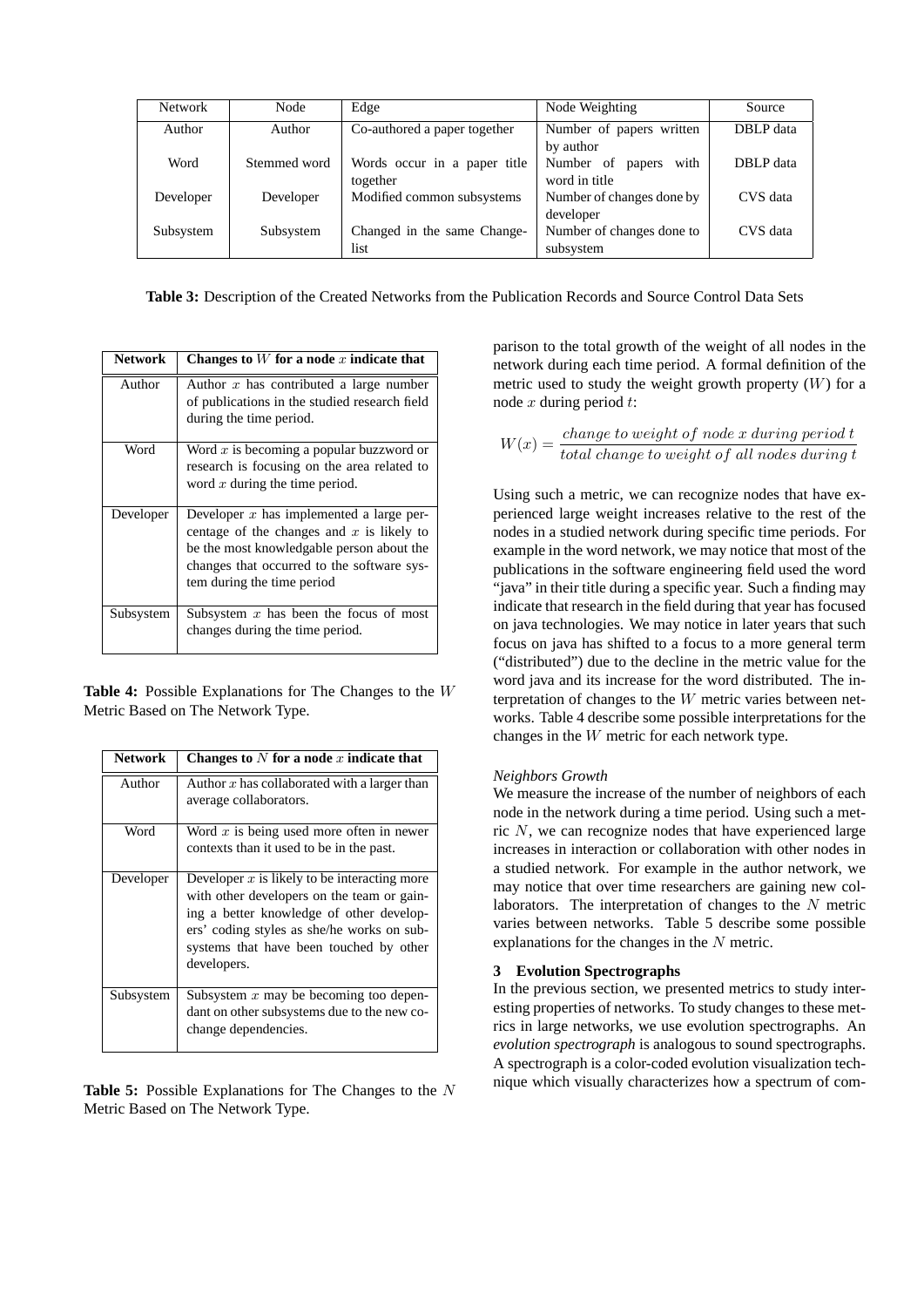ponents change over time. A spectrograph can be tailored to examine a variety of aspects of historical data and to yield insights in understanding the process of evolution. By using a visual representations to study the historical data and its corresponding metrics, we are shifting work from the human cognitive system to the perceptual system and making use of humans' ability to detect patterns and anomalies, and to process large volumes of visual data quickly. We now describe evolution spectrographs by drawing an analogy to sound spectrographs.

## **Spectrograph Dimensions**

A sound spectrograph provides a visual representation of the frequency content of sound and its variation in time. It is normally presented in the form of an XY graph, in which the horizontal axis X denotes the time dimension, the vertical axis Y denotes the frequency range, and the brightness of a position indicates the relative amplitude of the energy present for a given frequency and time. Analogous to sound, evolution of a network can be characterized in terms of *time*, *spectrum*, and *measurement*, and then visualized using spectrographs. We now provide our interpretations of these three dimensions.

#### *Time*

The time dimension denotes periods within the lifetime of a network. Time can be measured in two ways. We can measure time in units of evolution events, such as software releases. Or, we can use fixed-length periods as time steps, such as months and years. Depending on the purpose of our study, we need to measure time differently. For example, for an author network we can measure time in units of years since conferences occur yearly. For a subsystem network, we can measure time in units of software releases because the system structure likely undergoes substantial changes between releases. If we want to study developer activities (in a developer network), a measurement based on fixed-length periods (e.g., month or quarter) may be more appropriate.

#### *Spectrum*

Analogous to sound decomposition into frequency components, a network is composed of nodes. These nodes provide a measurement basis for the Y axis. In the spectrum of sound, frequency components are arranged into an order according to their values. Similarly, network units (nodes) must be ordered by a particular property. In this paper, we order nodes by their creation time (appearance in the data set). This ordering technique permits us to visualize the growth curve of the network as part of the spectrograph. The growth curve is represented by the upper envelope of the spectorograph (see Figure 4). In Section 4, we present several concrete examples of spectrum.

#### *Measurement*

For a component in the spectrum, we can measure a particular aspect or property of that component at any points during the lifetime of a network. For our purposes we use the  $W$ 

and N metrics defined in the previous section.

## **Spectrograph Model**

The spectrograph uses a matrix  $M$  as its underlying data model (see Figure 1). For a given spectrum, each of its components (c) will be measured according to a particular property  $(p)$ . A row in the matrix stores a vector of values that represents the evolution history of a spectrum component. A column stores a snapshot of evolution states for all components in the spectrum at a particular time point or during a particular period. If the spectrum contains  $m$  components  $(c_0, c_1, ...)$  and time is measured using *n* discrete points  $(t_0,$  $t_1, \ldots$ , the matrix will have the dimension of  $m \times n$ . We view such a matrix as a metrics-based representation that mathematically characterizes the history of a network.



**Figure 1:** Spectrograph Model

# **Spectrograph Coloring**

After we have computed an evolution matrix M, we use colors to code values stored in  $M$  in order to produce the final spectrograph. The coloring of the spectrograph permits us to easily distinguish patterns in the historical data. These patterns are then examined closely to gain a better understanding of the evolution of the studied network. This approach gives us a better view of large amount of data, in contrast to other graph based approaches which depend on aggregating the historical data into one or few data values for the whole system in a metric plot. These aggregation techniques are likely to hide some of the complex and interesting patterns that appear in rich historical data.

In previous studies, we found that the coloring must be specially tailored for various subjects and purposes [19]. We use a quartile coloring method for the case studies presented in this paper.

#### *Quartile Coloring*

This coloring method is based on the idea of box plots. By calculating the median and the quartiles (the lower quartile is the 25th percentile and the upper quartile is the 75th percentile), the value range of the studied metric is divided into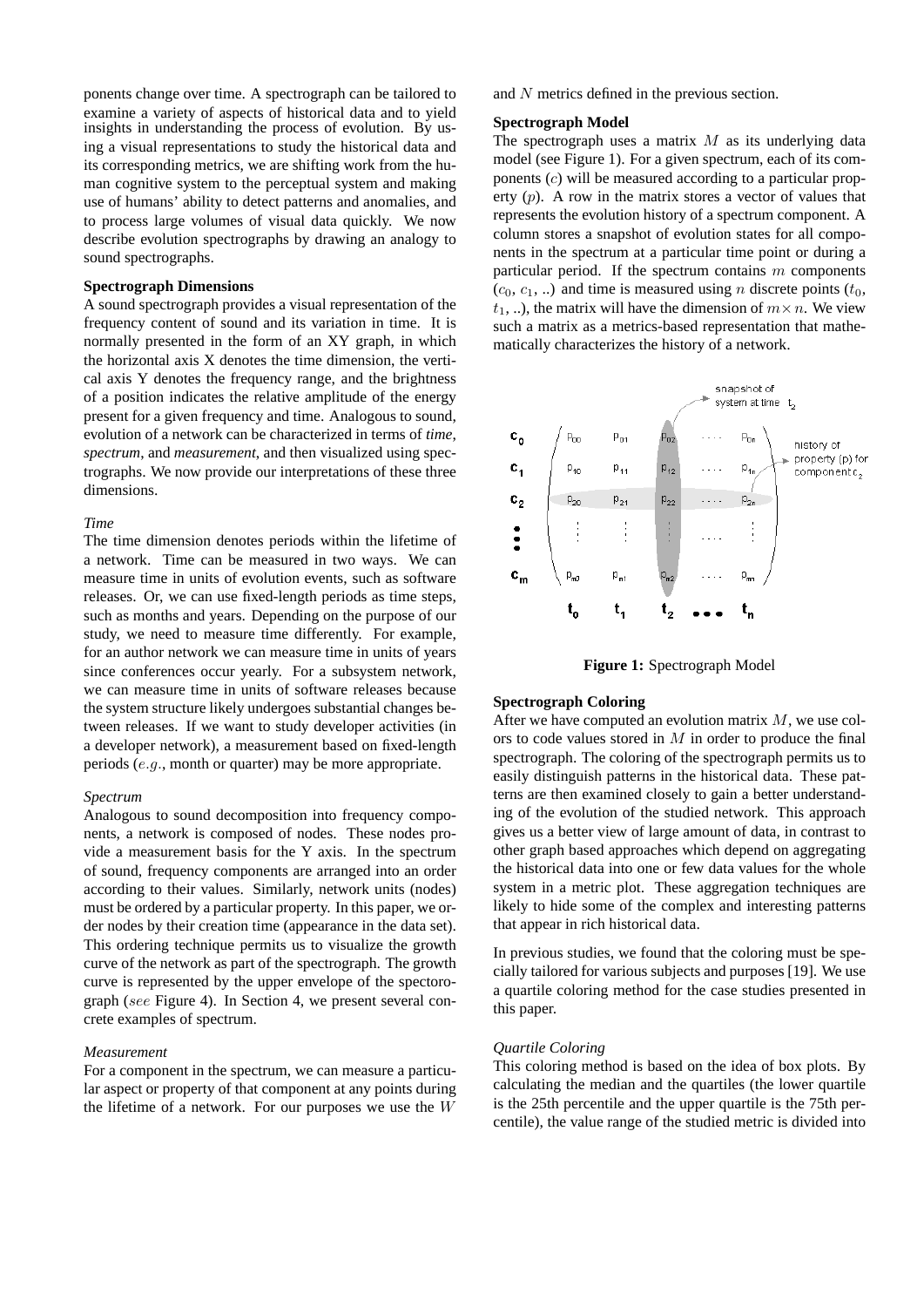four quarters, which are associated with four different colors respectively. In our case studies, we have chosen red, yellow, light-green, and light-grey, as shown in Figure 2.



**Figure 2:** Quartile Coloring

# **4 Case Studies**

Through the evolution spectrograph which uses a quartile coloring, we can closely study and easily recognize evolutionary patterns in the studied data. In this section, we show examples of several patterns that the spectrograph uncovered in each of the studied data sets and their corresponding networks.

# **Study 1: Publication Records – Word Network**

For the word network, we studied the top one hundred most active words throughout the lifetime of the studied publication data. These words were in the titles of over seven thousand papers during a 25 year period. The studied words are chosen by summing up the W metric for each word for all 25 years then picking up the top 100 words. To clean up the studied data, we removed stopwords (such as "the" and "of") and used a Porter stemmer to derive the root of each word in the title of a paper (for example, truncating "extracting" to "extract" and "experience" to "experi") [15].



**Figure 3:** A Spectrograph for Words in Software Engineering Publications (Node Weight)

Figure 3 shows the evolution spectrograph for the node weight  $W$  for the top 100 nodes (words):

• A dark color (red) for a cell indicates that a word was in the title of a large number of publications during the corresponding year. For example, the word 'experi' in 1990. This may be an indication of the push in the software engineering area in the early 90s to engage practitioners in the research conducted by focusing on experience reports from industry.

- A dark colored horizontal line indicates that a word has been popular over a long period of time. For example, the words "software", "program" and "system". This finding is not surprising given that such terms are central to most research work related to software engineering.
- The spectrograph shows the slow growth of the usage of new terms. The latest popular terms are "java" and "compon".

Furthermore, we note a number of interesting patterns:

- The terms "object" and "orient" (corresponding to "oriented") have a high tendency to occur together in the same paper title. Nevertheless, the history of the term "object" traces further back in history in references to other usage such as "object code".
- The terms "java" and "compon" (corresponding to "component") have gained popularity in the recent years.
- The term "reverse" shows up 1993 which is the same year that the Working Conference on Reverse Engineering (WCRE) commenced.

# **Study 2: Publication Records – Author Network**

We now look at another network generated from the publication records data: the author network. For the author network, we present two spectrographs: the node weight W and the neighbors growth  $N$  spectrographs. We again focus on the top one hundred most active authors in the field of software engineering out of almost ten thousand authors (*see* Table 2).

The node weight spectrograph, shown in Figure 4, reveals a rather interesting pattern. It shows that in the early years of the field of software engineering a small number of authors contributed a large percentage of the work in the field. This is visible in the dark (red) area in the lower left corner of the spectrograph in Figure 4. As the field evolved the contributions have become more varied and distributed across the researchers. The spectrograph also shows that the number of authors has been growing at a large rate. We believe that these findings are good signs since no single researcher or group of researchers are the main drivers of the field instead the field is evolving through the collaborative efforts of many of its members.

To examine the collaboration between authors in the field, we study the spectrograph for the neighbors growth for each node (shown in Figure 5). This spectrograph shows very light colors in the lower left corner of the graph while in the right side of the graph we see darker colors (green and yellow). This coloring pattern indicates that recently more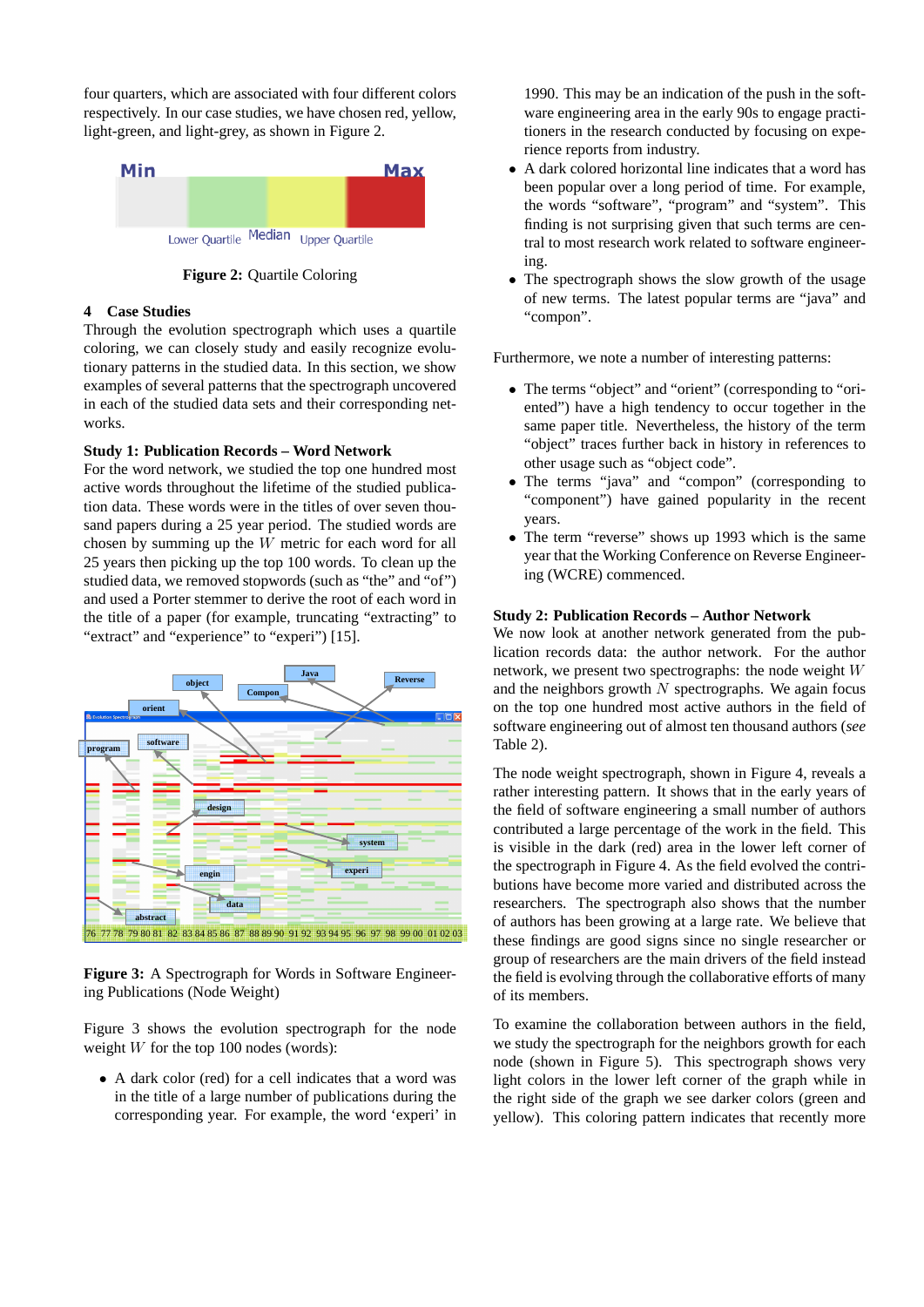

**Figure 4:** A Spectrograph for Authors in Software Engineering Publications (Node Weight)



**Figure 5:** A Spectrograph for Authors in Software Engineering Publications (Neighbors Growth)

and more authors are collaborating with new authors. This is likely due to the growth of popularity and accessability of the Internet and Electronic email which represent great collaboration mediums for authors and researchers worldwide [9].

# **Study 3: Source Control Data – Subsystem Network**

Encouraged by the patterns revealed by the spectrographs for the publication records data, we used spectrographs to study the source control data for several open source projects. We present some of these spectrographs and discuss the most interesting findings.

We examined the NetBSD source control data for the ten years, starting from March 1993. We divided the data into 30 time periods each time period is four months long.

NetBSD is an operating system derived from 4.4BSD and 386BSD. It is being developed with a primary focus on creating an extremely portable and flexible OS. It runs on over 30 hardware platforms and provides a lot of flexibility to enable research and experimentation with many different types of hardware, and protocols.



**Figure 6:** A Spectrograph for Top Level Subsystems in NetBSD (Node Weight)

Figure 6 shows a spectrograph of all 43 high level subsystems in NetBSD. We now discuss a few noteworthy patterns:

- The "arch", "compat", and "dev" subsystems have always been actively modified throughout the lifetime of the NetBSD project. The "compat" subsystem is responsible for ensuring compatibility to other operating systems such as Linux, Solaris, and Ultrix. The "dev" subsystem contains the code for the various device drivers. The "arch" subsystem contains the code needed to support the various hardware architectures such as x86 and Sparc. The continuous modifications to these three subsystems indicates that the project is actively adding and maintaining support for a variety of hardware architectures and devices (the main design goal of the project).
- The "fs" subsystem is a recently added subsystem (it) appears in time period 27). This is a surprising finding since we would have expected NetBSD to support several filesystems throughout its lifetime. A closer examination of the source control data reveals that the appearance of the "fs" subsystem coincidences with a source code refactoring which grouped several of the high level filesystem subsystem, such as "msdosfs", "ntfs" and "smbfs", under the newly created "fs" subsystem.
- The "netinet6" subsystem appears in time period 20 (mid 1999). The "netinet6" subsystem supports the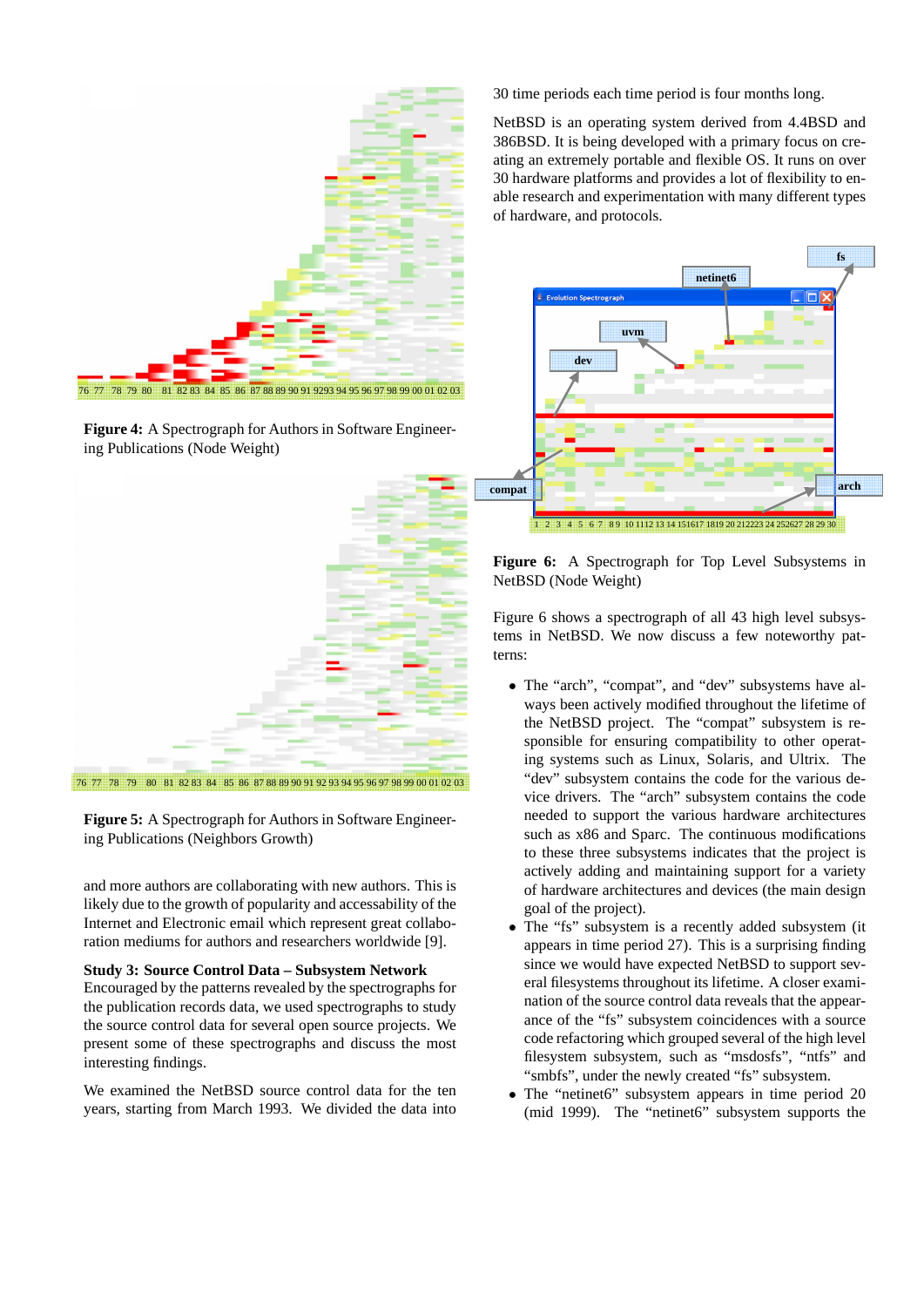IPv6 internet protocol, its appearance corresponds to the growth of awareness for the need for the IPv6 protocol to deal with the explosive growth of networked devices. The "netinet6" subsystem has been actively changed at a high rate. Its rate of change has been slowing down over time (going from red to grey). This may be considered as an indicator that it is becoming more stable and robust.

The "uvm" subsystem appears in time period 15 (early 1998). It replaces NetBSD's virtual memory subsystem with a new system that is specifically designed to provide NetBSD's I/O and IPC subsystems with a range of flexible data movement mechanisms. Examining the "uvm" spectrum we can monitor its stabilization over time. We as well notice that the "uvm" went through another stage of active change between periods 24 to 27.

#### *Studying Co-Change*

As a software system evolves, it is preferable that working on features or fixing bugs would require localized changes. The need for a subsystem to be modified when another subsystem is modified is an indication of an implicit dependency that may introduce bugs in the future [7]. Therefore, a good design should aim to minimize the need for co-changing other subsystems. We are interested in monitoring growth of co-change dependencies between subsystems over time. By studying the neighbors growth over time, we can monitor the decay of the design of a software system.



**Figure 7:** A Spectrograph for Top Level Subsystems for NetBSD and KOffice (Neighbors Growth)

Figure 7 compares the addition of new neighbors over time for two projects (NetBSD and KOffice). The *KOffice* productivity suite is written in C++. It is an integrated office suite for *KDE*, the K Desktop Environment. The full suite is developed by a community of software developers online under an open source license. It features a full set of applications: *KWord* a word processor, *KSpread* a spreadsheet application, *KPresenter* a presentation program, *Kivio* a visio-style flowcharting application, *Karbon14* a vector drawing application, *Krita* a raster-based image manipulation program like Adobe Photoshop, *Kugar* a business reports generating tool, *KChart* a chart drawing tool, *KF or mula* a powerful formula editor, and *Kexi* a small database similar to Microsoft Access. It has 34 high level subsystems most of these subsystems correspond to the applications offered in the suite.

Examining Figure 7 reveals that:

- The first period of both projects tends to have darker colors as more dependencies are created between subsystems.
- Throughout the lifetime of NetBSD, its subsystems have gained new neighbors *(i.e.* other subsystems which had to be modified along with them). The same holds for KOffice. Nevertheless, for KOffice we notice that the growth has been larger over time (more grey areas). Furthermore, it seems that new subsystems in their first period (red diagonal in the KOffice spectrograph) have a tendency to interact with a large number of subsystems. We believe that this may be an indication that the current KOffice design does not enforce strict information hiding principles between its high level subsystems, since the initial code for each subsystem which is likely to suffer the least from design decay tends to interact with too many subsystems.

#### **Study 4: Source Control Data – Developer Network**

We examine the weight growth of each node (developer) in the developer network for the KOffice project using a spectrograph shown in Figure 8. The spectrograph shows that several of the original developers of KOffice are no longer modifying the code of the project (the white area in the lower right corner of the spectrograph), this may be due to them departing from the project or assuming managerial roles.



**Figure 8:** A Spectrograph for Developers in KOffice (Weight Growth)

Evolution spectrographs can visualize changes to a variety of metrics while minimizing the need to aggregate the data into a few metric values. The presented case studies used evolution spectrograph to analyze and discover patterns in large complex historical data.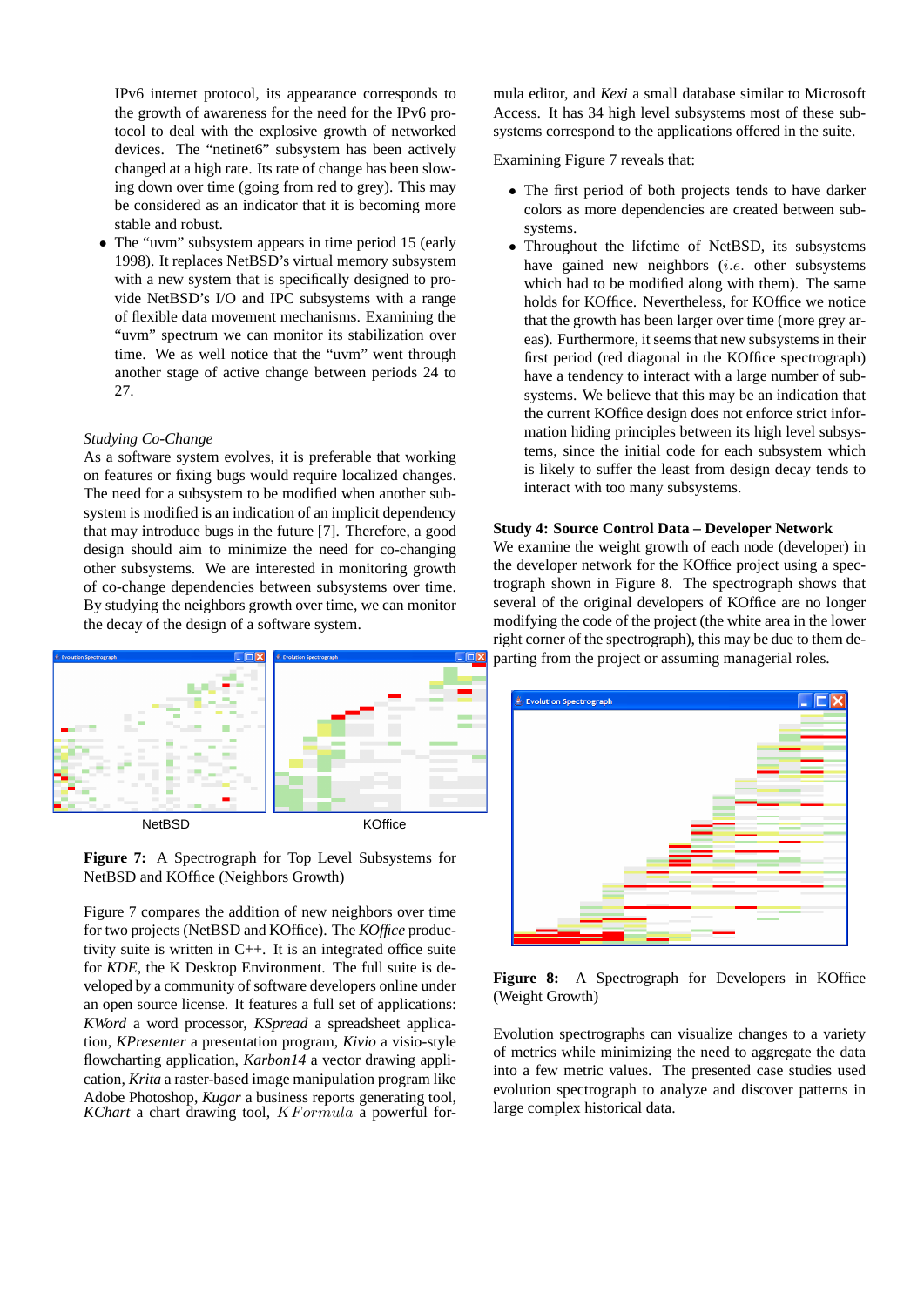# **5 Related Work**

The paper presents techniques and metrics to visualize the evolution of complex processes. The idea of applying social network analysis techniques to the source control data has been proposed by Lopez-Fernandez *et al.* [12]. The authors propose measuring several graph metrics and use aggregation techniques (averaging and weighting) to visualize the evolution of large open source projects. Our approach makes use of spectrographs to reduce the need for aggregating the data into a single number since the spectrograph permits us to examine closely the evolution of several data entities at once.

The literature on software engineering is rich with studies about software evolution. Most of the studies focused on using simple numerical plots to gauge the evolution of a software system, few papers have proposed the adoption of specialized visualization techniques. Our work contributes to that venue of research. We now present and contrast our work to prior work along the same venue of specialized visualization techniques.

Gall and Jazayeri present a 2D or 3D visual representation for examining a system's release history [8]. They visualize system structure, historical evolution, and software properties simultaneously in one view. The system structure is displayed by 2D or 3D graphs. The third dimension is used to represent time. Colors are used to represent a particular property (e.g., version numbers, code size, etc.). They have applied this technique to find notable changes from the release history and to support the system's future evolution. In more recent work, Gall proposes a visualization technique specialized for detecting unintended coupling between modules [7]. A similar approach is proposed by Bieman *et al.* to visualize the change architecture of object oriented systems [1].

The Evolution Matrix is used to visualize the evolution of OO software systems [10]. Each class is represented as a box with the dimensions of the box determined by metrics. For example, the number of instance variables may determine the width and the number of methods may determine the height. The layout and shape are used to highlight change patterns over time. Lanza has applied this visualization technique on a number of OO software systems and identified several interesting evolutionary patterns about classes, which include Pulsar, Supernova, White Dwarf, Red Giant, Dayfly, Stagnant, and Persistent [10]. By contrast, the spectrograph relies on coloring to emphasize visual cues and scales the analysis to large historical data sets.

The SeeSoft view is used to visualize historical code change data stored in source control repositories [4]. Each line of code is reduced to a pixel in the SeeSoft view. Each pixel is colored based on historical attributes that are calculated for the corresponding line. Whereas the evolution matrix and the spectograph visualize the evolutionary process, the SeeSoft

view condenses the rich evolutionary process into a single color for each pixel. Additionally, Eick *et al.* describe how several views such as bar-graphs, pie-charts, matrix views, and cityscape views can be applied to visualize a large number of statistics from many different perspectives [5]. Recently Froehlich and Dourish presented a tool called Augur with added information about the developers working in the project to the SeeSoft views. The Augur views condense the evolutionary process of a software entity into a single pixel [6].

GEVOL is a graph-based system for visualizing software evolution [2]. A sequence of graphs are created to depict the different states of a system at given points in time. GEVOL preserve the viewers mental map as it moves between graphs by using advanced force-directed layout algorithms. Colors are applied to indicate change over time. The spectrograph gives a static view of the evolution process and is able to scale to analyze large data sets easily.

Revision towers are used to visualize the change history stored in source control repositories [17]. A tower like view is created for each file. The view shows all the revisions of the file and the relationships between revisions and source releases. Towers corresponding to all files in the repository are displayed in a grid which fills the available display area. The towers are ordered according to the date of file creation. Although a revision tower provides very detailed information about the change history of a file, it does not scale for large software systems or other large data sets such as publication records. Moreover, the approach does not assist in highlighting interesting evolutionary patterns between studied entities such as files.

Rysselberghe and Demeyer present a 2D plotting visualization technique for recognizing relevant changes [16]. Applying this technique on the change history of Tomcat, they have been able to identify unstable components, coherent entities, design and architectural evolution, and fluctuations in team productivity. Their work does not explore varied coloring.

# **6 Conclusion**

The paper presents two main ideas. First, it proposes the mapping of large historical data into a network with nodes and edges. This network can be studied using techniques that are independent from the data. The results can be interpreted back in context according to the studied data. Second, the paper demonstrates the use of spectrographs to support evolutionary studies. Instead of using aggregation techniques such as averaging, the data is studied at a higher granularity. This higher granularity permits the discovery of interesting patterns and events that are likely not to be visible as demonstrated by prior studies by Gall [7] and Godfrey [13].

Spectrographs are useful for highlighting trends and anomalies in the metrics for studied data entities. Researchers can then develop hypotheses that could be tested by examining closely the data to understand the reasons behind such